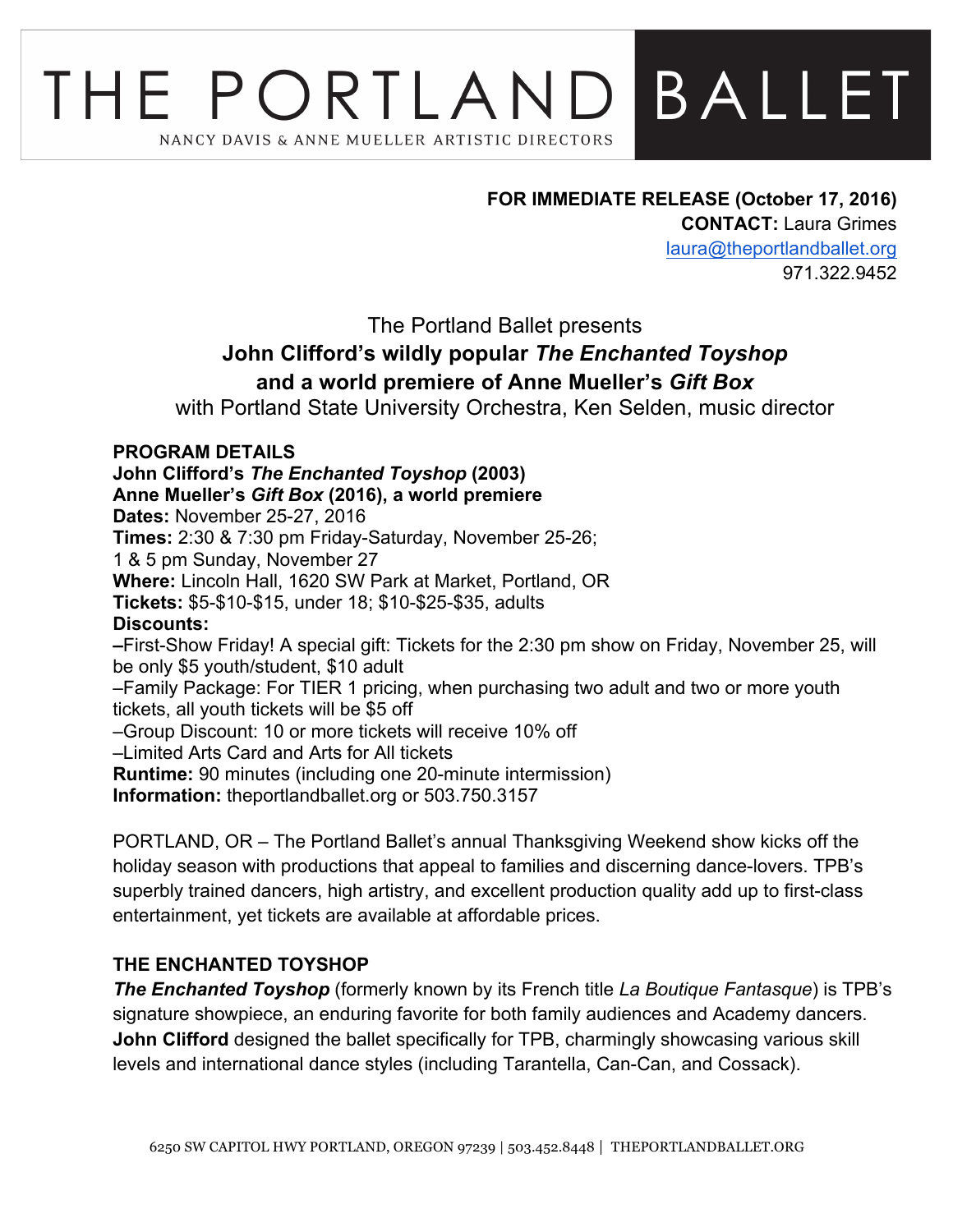The full cast features more than 90 dancers.

The magic begins when two children are accidentally locked all night in a toyshop, and Pinocchio reigns over a parade of playful toys that come to life to entertain the guests. Playing cards, poodles, Pierrots, and Russian nesting dolls are all part of the fast-paced fun.

Clifford reorganized and added characters to the 1919 ballet that was originally choreographed by Léonide Massine and premiered by Sergei Diaghilev's Ballets Russes. A Balanchine protégé and founder of Los Angeles Ballet, Clifford stages Balanchine ballets and sets his own choreography on companies around the world.

# **GIFT BOX**

**Anne Mueller's** celebratory new *Gift Box* embraces stately sweeping gestures and poignant, touching details, like a highly anticipated present that is slowly and sweetly unwrapped.

Mueller, co-artistic director of TPB, explains how she was inspired: "I had a specific vision of colors, red and gold, with big beautiful bows and ribbons on the costumes."

Warm and gracious, the piece combines classical and romantic styles, with respectful nods to historic choreography. "I tell the dancers to imagine that they are writing on the Declaration of Independence with a quill pen," said Mueller.

Elegant movements beautifully fill out selections of Bizet's stirring L'Arlésienne Suites No. 1 and No. 2, performed by the **Portland State University Orchestra**, under the direction of **Ken Selden**.

*Gift Box* will be performed by 20 dancers, featuring pre-professionals from TPB's year-old Career Track program as well as advanced students in the Academy's Youth Company.

# **ABOUT ANNE MUELLER**

Mueller became co-artistic director of TPB in 2015. She is a former principal dancer, director of artistic operations and interim artistic director at Oregon Ballet Theatre, and was co-founder of Trey McIntyre Project.

#### **SPECIAL OPPORTUNITIES**

**Meet the cast!** Audience members are invited to stay after every performance to meet the cast, take photos with them, and have their programs autographed. Young people will receive special gift bags.

**First-Show Friday!** A special gift: Tickets for the 2:30 pm show on Friday, November 25, will be only \$5 youth/student, \$10 adult